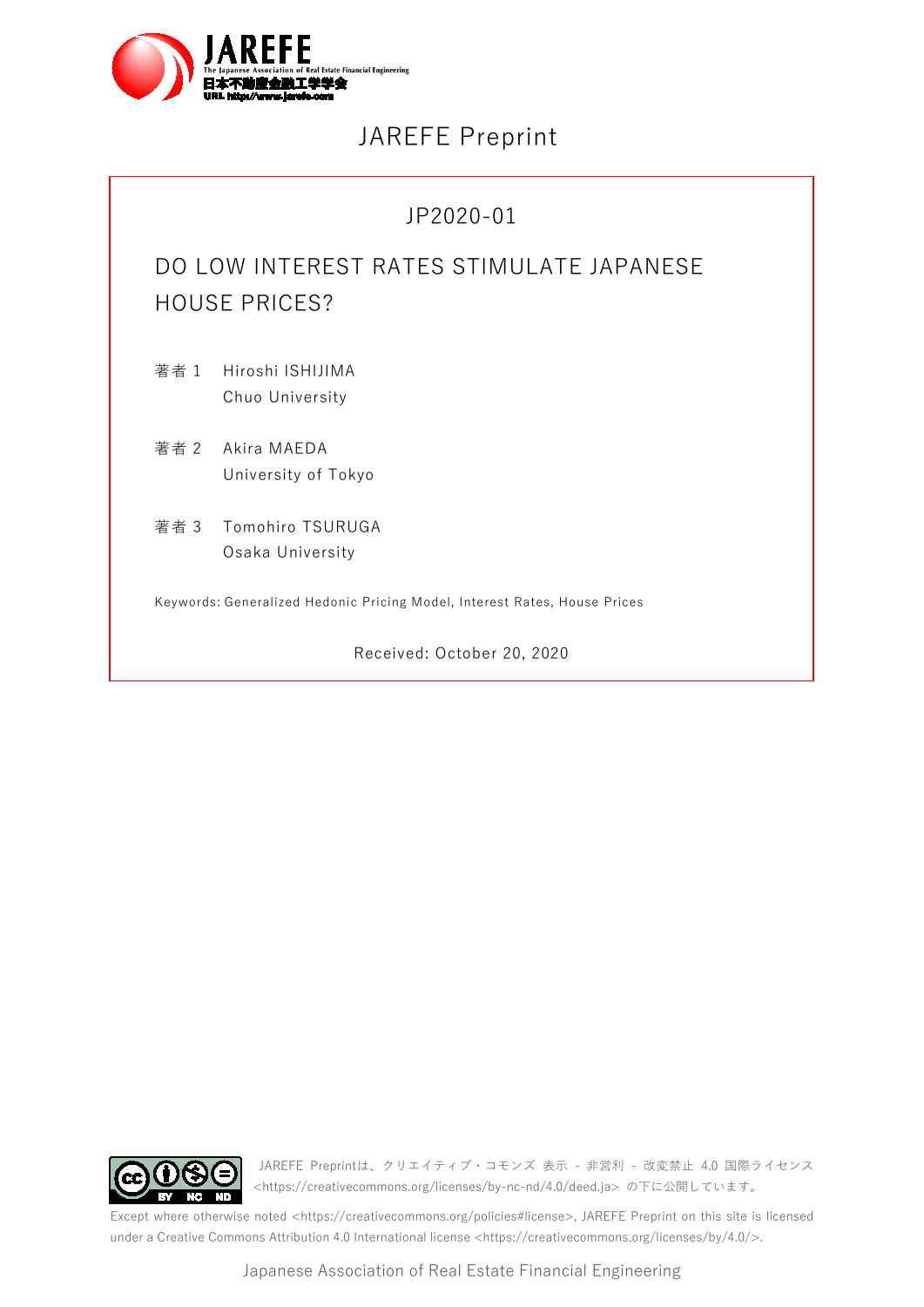# **DO LOW INTEREST RATES STIMULATE JAPANESE HOUSE PRICES?**

Hiroshi ISHIJIMA Chuo University

Email: ishijima@tamacc.chuo-u.ac.jp

Akira MAEDA

University of Tokyo Email: akira-maeda@g.ecc.u-tokyo.ac.jp

Tomohiro TSURUGA Osaka University

Email: tomohiro.tsuruga@gmail.com

#### **Abstract**

We explore the issue of how low interest rates led by the Quantitative and Qualitative Monetary Easing (QQE) introduced by the Bank of Japan (BOJ) stimulate Japanese house prices. Since the introduction of QQE in the beginning of 2013, interest rates of Japanese Government Bonds (JGB) are being lowered than ever and have even entered into a negative range. We focus on the issue of whether or not QQE stimulates Japanese house prices that are the discounted sum of future rents which comprise the primary portion of the Japanese consumer price index (CPI). To conduct an empirical analysis on this issue, we develop a generalized hedonic pricing model that incorporates hedonic variables of real estate as well as interest rates in an affine form. By controlling hedonic variables carefully, we estimate the model to find evidence that low interest rates introduced by QQE have increased Japanese house prices.

To show reliable evidence, we first generalize the hedonic pricing model that can be regarded as a baseline to understand house prices. To this end, we begin our discussion with Ishijima and Maeda (2012, 2015) who developed a unified theoretical model that bridges the gap between the stochastic discounted cash flow model in the finance literature and the hedonic pricing model in the real estate economics literature.

Their unified pricing model comprises two procedures: (1) the real estate price is given by the expected sum of discounted rents that will stem in the future along the time horizon. This is a typical stochastic discounted cash flow model in use since the study by Merton (1969) and Lucas (1978) where the stochastic discount factor (SDF) is given by the intertemporal marginal rate of substitution (IMRS), also called the cash-flow pricing kernel. (2) The rent is represented as a linear combination of the attribute prices of real estate. The attributes, such as location, square footage, age of the property and so on, characterize each real estate property and provide some benefits to the residents, tenants, or other users. Hence, the rent is the source of the real estate price and is represented as a typical hedonic model used since the study by Lancaster (1966, 1971). They then showed that the real estate price is represented by a linear combination of attribute prices by imposing two technical assumptions.

Based on the unified pricing model of Ishijima and Maeda (2012, 2015), we develop a generalized hedonic pricing model that incorporates attribute variables of real estate as well as interest rates. To the best of our knowledge, this is the first real estate pricing model that theoretically incorporates interest rates in an affine form.

We then proceed to conduct an empirical analysis to show evidence that low interest rates under QQE stimulate Japanese house prices with hedonic variables appropriately controlled.

**Keywords:** Generalized Hedonic Pricing Model, Interest Rates, House Prices **JEL Classification:** G12, R10, C58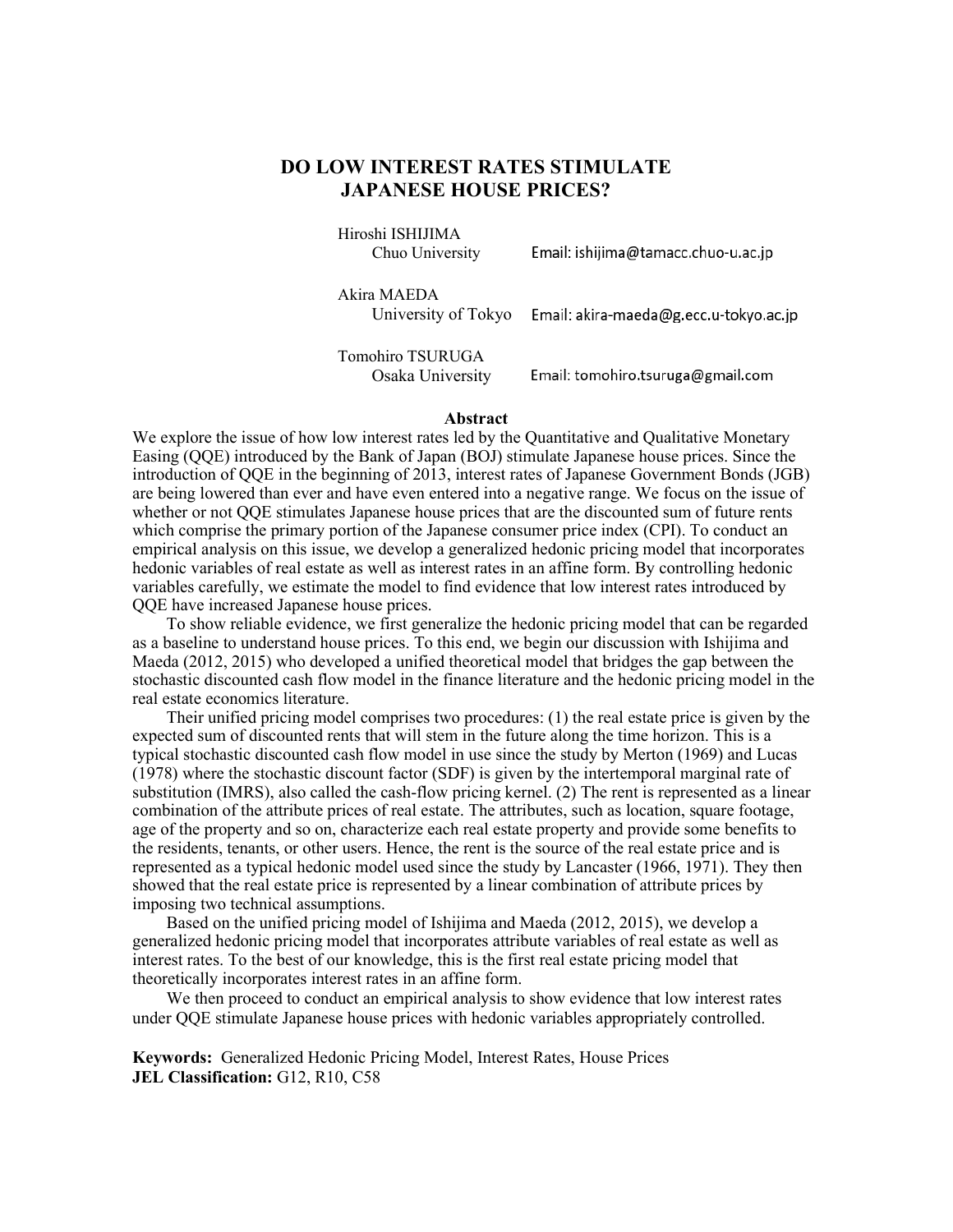# **DO LOW INTEREST RATES STIMULATE JAPANESE HOUSE PRICES?**

# **1. Introduction**

Real estate and financial asset markets are now merging and becoming significant driving forces of the global economy, as exemplified by the 2008 financial crisis, which was triggered by the boom and bust in the U.S. housing market. Considering this background, Ishijima and Maeda (2012, 2015) developed a unified theoretical model that bridges the gap between the stochastic discounted cash flow model in the finance literature and the hedonic pricing model in the real estate economics literature. Their approach was motivated by the classic dynamic portfolio choice models used since the study by Merton (1969) and the dynamic asset pricing models used since the study by Lucas (1978). They incorporated real estate into these standard pricing models of financial assets to develop a unified pricing model.

Their unified pricing model comprises two procedures: (1) the real estate price is the expected sum of discounted rent that will stem in the future along the time horizon. This is the typical stochastic discounted cash flow model in use since the study by Lucas (1978) where the stochastic discount factor (SDF) is given by the intertemporal marginal rate of substitution (IMRS), also called the cash-flow pricing kernel. (2) The rent is represented as a linear combination of the attribute prices of real estate. The attributes, such as location, square footage, age of the property and so on, characterize each real estate property and provide some benefits to the residents, tenants, or other users. Hence, the rent is the source of the real estate price and is represented as the typical hedonic model used since the study by Lancaster (1966, 1971). Theoretically, attribute prices are given as the marginal rate of substitution between the attributes of real estate and general consumption. According to Ishijima and Maeda (2012, 2015), however, it may not be so straightforward to simply represent the real estate price as a linear combination of attribute prices in the actual market. They demonstrated that two critical assumptions, which may or may not be realistic, are necessary to obtain the hedonic representation or linear pricing model. With these two assumptions, the real estate price is represented by the linear combination of attribute prices.

In this study, we develop a generalized hedonic pricing model that incorporates attribute variables of real estate as well as macroeconomic variables in an affine form. The model construction is based on the unified pricing model of Ishijima and Maeda (2012, 2015). Specifically, our model features the pricing kernel as the product of a hedonic pricing kernel and a cash-flow pricing kernel (stochastic discount factor) into which we introduce macroeconomic variables in an affine form. This feature enables us to derive a generalized hedonic pricing model in which macroeconomic variables as well as conventional hedonic attribute variables could be incorporated.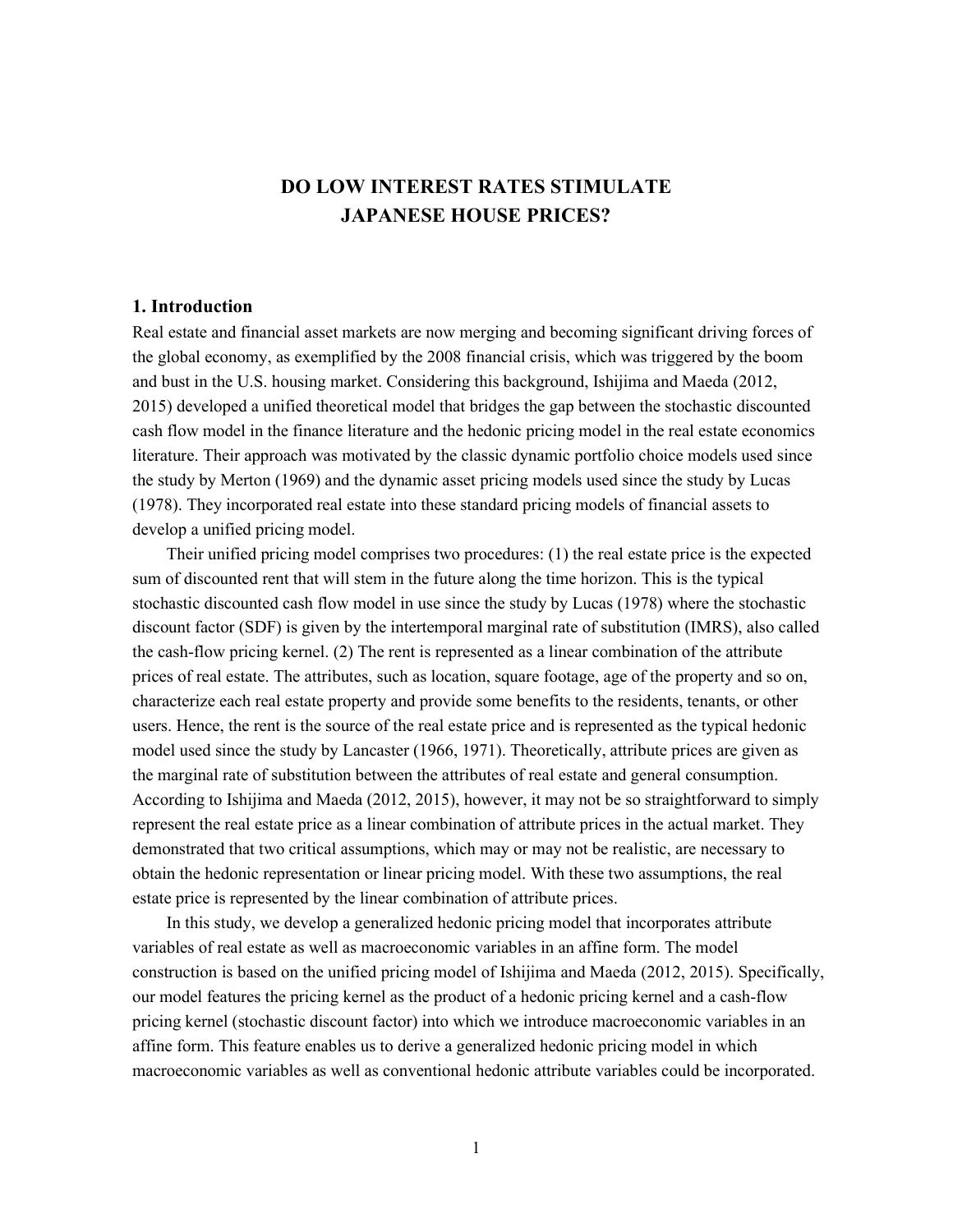To the best of our knowledge, this is the first real estate pricing model that theoretically incorporates macroeconomic variables in an affine form.

Furthermore, we conduct an empirical analysis to understand Japanese housing prices. Our analysis reveals that macroeconomic variables serve as the major determinants of real estate prices with conventional hedonic variables appropriately controlled. We also show evidence that there exists a structural break after the introduction of QQE (Quantitative and Qualitative Monetary Easing) by the Bank of Japan. After 2013, interest rates has been negatively correlated with house prices.

The rest of this paper is organized as follows. In the next section, we derive a generalized hedonic pricing model and its variants on the basis of the study by Ishijima and Maeda (2012, 2015). Then, we conduct an empirical analysis in the Japanese housing market to understand how interest rates and conventional hedonic variables could be the major determinants of real estate prices. We finally present the conclusion.

# **2. Model**

In this section, we elaborate on a theory on which our generalized hedonic pricing models rely. Specifically, our pricing models are not heuristic but have a theoretical foundation. First, we briefly review a "theoretical hedonic pricing model" developed by Ishijima and Maeda (2012, 2015). This is an asset pricing model that can simultaneously price real estate and other financial assets. Thereafter, we extend the theoretical hedonic pricing model to incorporate macroeconomic variables in an affine form.

#### <span id="page-3-0"></span>**Proposition 1 (PHD Equations)**

Let the occupancy rates  $L_t$  ( $\forall t$ ) and dividends yielded by financial securities  $D_t^P$  ( $\forall t$ ) be exogenous. *Then, financial security prices, real estate prices, and real estate rents are determined by the following equations:*

*P: Financial asset equilibrium prices (P-equation)*

$$
\boldsymbol{P}_t = E_t[(\boldsymbol{D}_{t+1}^P + \boldsymbol{P}_{t+1})M_{t:t+1}^C] \tag{1}
$$

*H: Real estate equilibrium prices (H-equation)*

$$
H_t = L_t D_t^H + E_t [H_{t+1} M_{t:t+1}^C] = L_t B_t M_{t:t}^Z + E_t [H_{t+1} M_{t:t+1}^C]
$$
\n(2)

*D: Real estate equilibrium rent (D-equation)*

$$
\boldsymbol{D}_t^H = \boldsymbol{B}_t \boldsymbol{M}_{t:t}^Z, \tag{3}
$$

*where*

$$
M_{t:t+1}^C = \delta \cdot \frac{\partial u(C_{t+1}, \mathbf{Z}_{t+1})/\partial C_{t+1}}{\partial u(C_t, \mathbf{Z}_t)/\partial C_t}
$$
\n
$$
\tag{4}
$$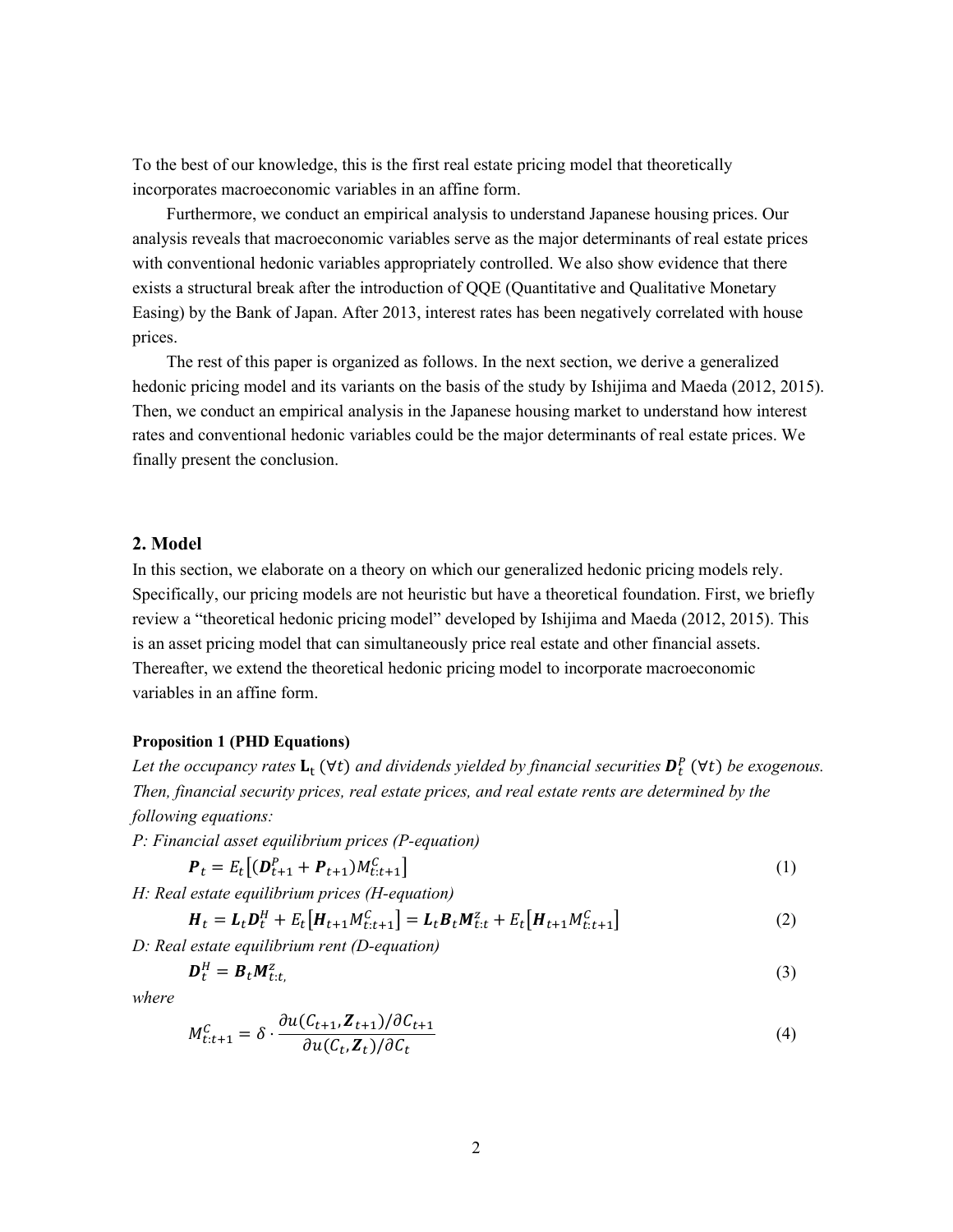$$
\mathbf{M}_{t:t}^Z = \frac{\partial u(C_t, \mathbf{Z}_t)/\partial \mathbf{Z}_t}{\partial u(C_t, \mathbf{Z}_t)/\partial C_t}
$$
(5)

$$
C_t = \mathbf{1}' \mathbf{D}_t^P + Y_t \tag{6}
$$

$$
\mathbf{Z}_t = \mathbf{B}_t' \mathbf{L}_t \mathbf{1} \tag{7}
$$

Remark that  $M_{t:t+1}^C$  is the intertemporal marginal rate of substitution, u the time-additive utility function of the representative agent,  $\delta$  the rate of time preference,  $C_t$  the general consumption,  $Z_t$  =  $(Z_{1,t} \cdots Z_{K,t})'$  the quantity of K attributes provided by entire real estate,  $L_t$  the occupancy rate (i.e. one minus vacancy rate),  $\mathbf{B}_t = (b_{i,t}) = ((b_{i1,t} \cdots b_{iK,t}))$  the quantity of K attributes given by real estate *i*,  $M_{t:t}^2$  the marginal rate of substitution between K attributes and general consumption.

#### **2.1. Modeling time series of real estate log prices**

To model the time series of real estate log prices, we first consider the expected appreciation in real estate prices. Based on [Proposition 1,](#page-3-0) we have

$$
E_t[H_{i,t+1}] - H_{i,t} = E_t[H_{i,t+1}] - (L_{i,t}D_{i,t}^H + E_t[H_{i,t+1}M_{t:t+1}^C])
$$
  
= 
$$
E_t[(1 - M_{t:t+1}^C)H_{i,t+1}] - L_{i,t}D_{i,t}^H
$$
  
= 
$$
E_t\left[ (1 - M_{t:t+1}^C)E_{t+1} \left[ \sum_{\tau=0}^{\infty} L_{i,t+1+\tau}D_{i,t+1+\tau}^H M_{t+1:t+1+\tau}^C \right] \right] - L_{i,t}D_{i,t}^H
$$
 (8)

We then have the expected rate of return on real estate  $i$ .

<span id="page-4-0"></span>
$$
\frac{E_t[H_{i,t+1}] - H_{i,t}}{H_{i,t}} = E_t \left[ (1 - M_{t:t+1}^C) \sum_{\tau=0}^{\infty} E_{t+1} \left[ \frac{L_{i,t+1+\tau} D_{i,t+1+\tau}^H M_{t+1:t+1+\tau}^C}{H_{i,t}} \right] \right] - \frac{L_{i,t} D_{i,t}^H}{H_{i,t}} \tag{9}
$$

With the representation of rent  $D_{i,t+1+\tau}^H$ , we rewrite the present value of occupancy-adjusted rent that will stem at time  $t + 1 + \tau$  as below:

$$
L_{i,t+1+\tau}D_{i,t+1+\tau}^H M_{t+1:t+1+\tau}^C = L_{i,t+1+\tau}(\boldsymbol{b}_{i,t+1+\tau}M_{t+1+\tau:t+1+\tau}^Z)M_{t+1:t+1+\tau}^C
$$
  
=  $L_{i,t+1+\tau}\boldsymbol{b}_iM_{t+1:t+1+\tau}^Z$  (10)

where we assume  $b_{i,t+1+\tau} = b_i$  is constant through time.

We remark that the current occupancy-adjusted rent at time t is  $L_{i,t}D_{i,t}^H = L_{i,t}b_iM_{t,t}^Z$ . Plugging in to Eq.  $(9)$ , we have the expression for the expected rate of return on real estate  $i$ .

$$
\frac{E_t[H_{i,t+1}] - H_{i,t}}{H_{i,t}} = \frac{\boldsymbol{b}_i}{H_{i,t}} \cdot E_t[\boldsymbol{\kappa}_{i,t+1}] = \boldsymbol{b}_{i,t}^* \cdot E_t[\boldsymbol{\kappa}_{i,t+1}],
$$
\n(11)

where  $\mathbf{b}_{i,t}^* \coloneqq \mathbf{b}_i / H_{i,t}$  and

<span id="page-4-1"></span>
$$
\kappa_{i,t+1} := \sum_{\tau=0}^{\infty} \left(1 - M_{t:t+1}^C\right) L_{i,t+1+\tau} M_{t+1:t+1+\tau}^Z - L_{i,t} M_{t:t}^Z.
$$
\n(12)

Then, the rate of return on real estate *i*, denoted by  $R_{i,t+1} := (H_{i,t+1} - H_{i,t})/H_{i,t}$ , has an expression of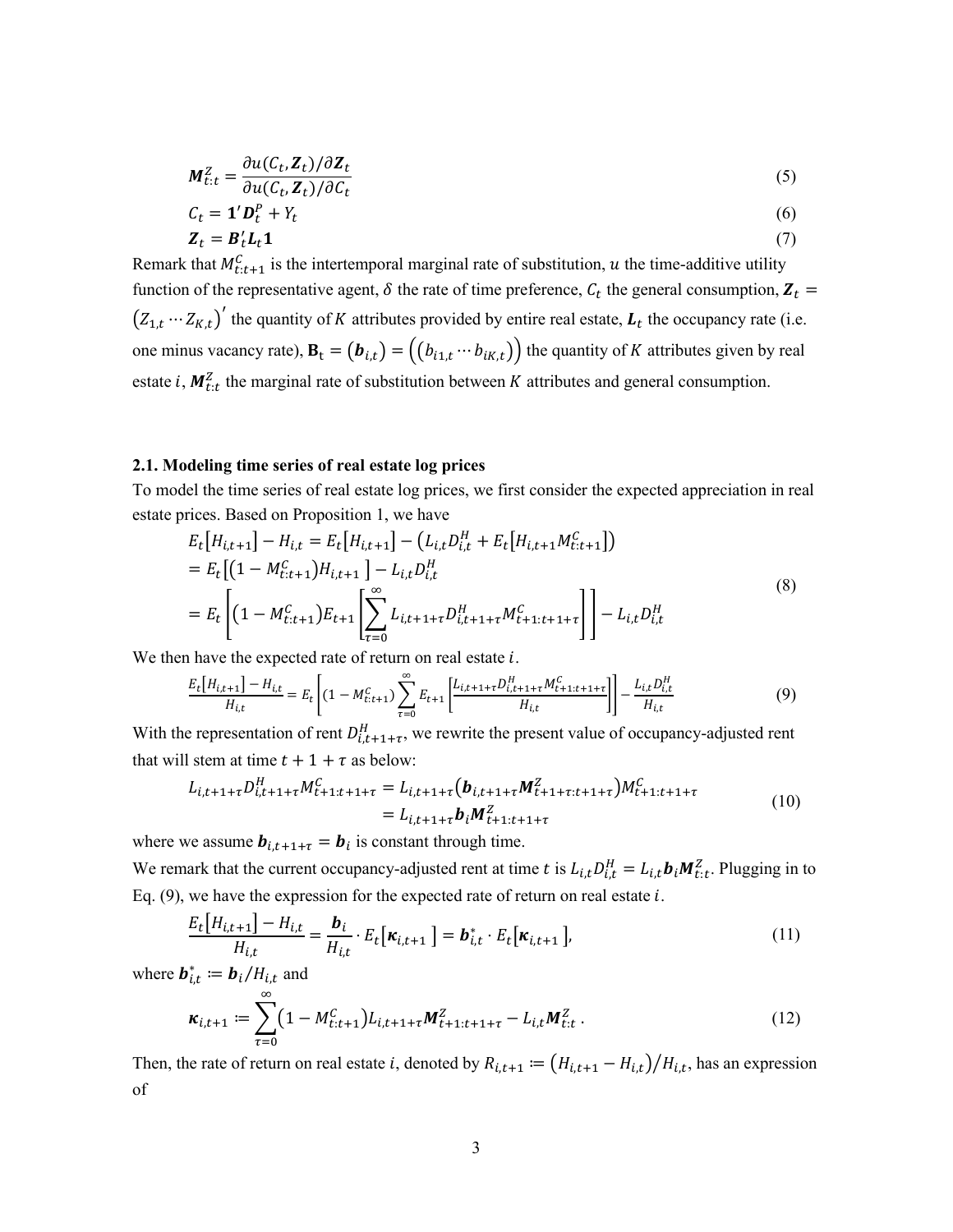$$
R_{i,t+1} = \boldsymbol{b}_{i,t}^* \cdot \boldsymbol{\kappa}_{i,t+1} + \varepsilon_{i,t+1} \,, \tag{13}
$$

where  $\varepsilon_{i,t+1}$  has a zero conditional mean. Additionally, we impose the conditional normality:

#### **Assumption 1 (Conditionally Normal Return)**

The return of real estate is conditionally normal, that is  $\varepsilon_{i,t+1} \sim \mathcal{N}\big(0,\sigma_{i,t}^2\big)$ .

By the first-order approximation, the log return  $r_{i,t+1}^H := \log(H_{i,t+1}/H_{i,t}) \approx R_{i,t+1}$  is given by

$$
r_{i,t+1}^H = \boldsymbol{b}_{i,t}^* \cdot \boldsymbol{\kappa}_{i,t+1} + \varepsilon_{i,t+1},
$$
\n(14)

or the log price of real estate *i*, denoted by  $h_{i,t+1}$ , is now represented as

<span id="page-5-0"></span>
$$
h_{i,t+1} = h_{i,t} + \boldsymbol{b}_{i,t}^* \cdot \boldsymbol{\kappa}_{i,t+1} + \varepsilon_{i,t+1},
$$
\n(15)

This is our theoretical time series modeling of real estate log prices.

#### **2.2. Generalized hedonic pricing model**

Our next motivation is to develop a generalized hedonic pricing model that is ready to implement empirical analyses in the real estate market. Closely examining the theoretical log pricing model of Eq. [\(15\),](#page-5-0)  $k_{i,t+1}$ , defined as Eq. [\(12\),](#page-4-1) can be regarded as a pseudo pricing kernel, which has the following expansion.

<span id="page-5-1"></span>
$$
\boldsymbol{k}_{i,t+1} = \sum_{\tau=0}^{\infty} L_{i,t+1+\tau} M_{t+1:t+1+\tau}^{C} \boldsymbol{M}_{t+1+\tau:t+1+\tau}^{Z} - \sum_{\tau=0}^{\infty} L_{i,t+1+\tau} M_{t:t+1+\tau}^{C} \boldsymbol{M}_{t+1+\tau:t+1+\tau}^{Z} - L_{i,t} M_{t:t}^{Z}
$$
(16)

As is specific in the real estate market, the liquidity is poor, asymmetric information exists among market participants, and transaction costs are high. Hence, it would be natural to let a pseudo pricing kernel  $k_{i,t+1}$  fluctuate among each piece of real estate when we develop a statistical log pricing model. To make a hedonic pricing model more general, we impose the following assumption on the theoretical log pricing model of Eq[. \(15\)](#page-5-0) and its pseudo pricing kernel Eq. [\(16\).](#page-5-1)

# <span id="page-5-2"></span>**Assumption 2 (Generalized Hedonic Pricing Kernel Incorporating Macroeconomic Variables in an Affine Form)**

*We assume that the cash-flow pricing kernel*  $M_{t+1:t+1+\tau}^C$  *has the form of*  $\rho^{\tau}(a_0 + \gamma'z)$ *, where*  $|\rho|$  < 1,  $a_0$  and  $\gamma \in \mathbb{R}^{K_z}$  are constant.  $\mathbf{z} \in \mathbb{R}^{K_z}$  is a vector of macroeconomic variables that might affect *the SDF through the time horizon.*  $\rho^{\tau}$  *is the time discount from t* + 1 *to t* + 1 +  $\tau$ *. Moreover, we* assume that the occupancy-rate-adjusted hedonic pricing kernel  $L_{i,t+1+\tau}M_{t+1+\tau,i+1+\tau}^{Z}$  is a time*invariant random vector, which enables us to rewrite it as*  $M_i^2 \in \mathbb{R}^K$ . *Furthermore, we assume that*  $L_{i,t} \mathbf{M}_{t:t}^Z$ , which is a realized random vector of  $\mathbf{M}_i^Z$ , has the form of  $\mathbf{m}_i^Z \in \mathbb{R}^K$ .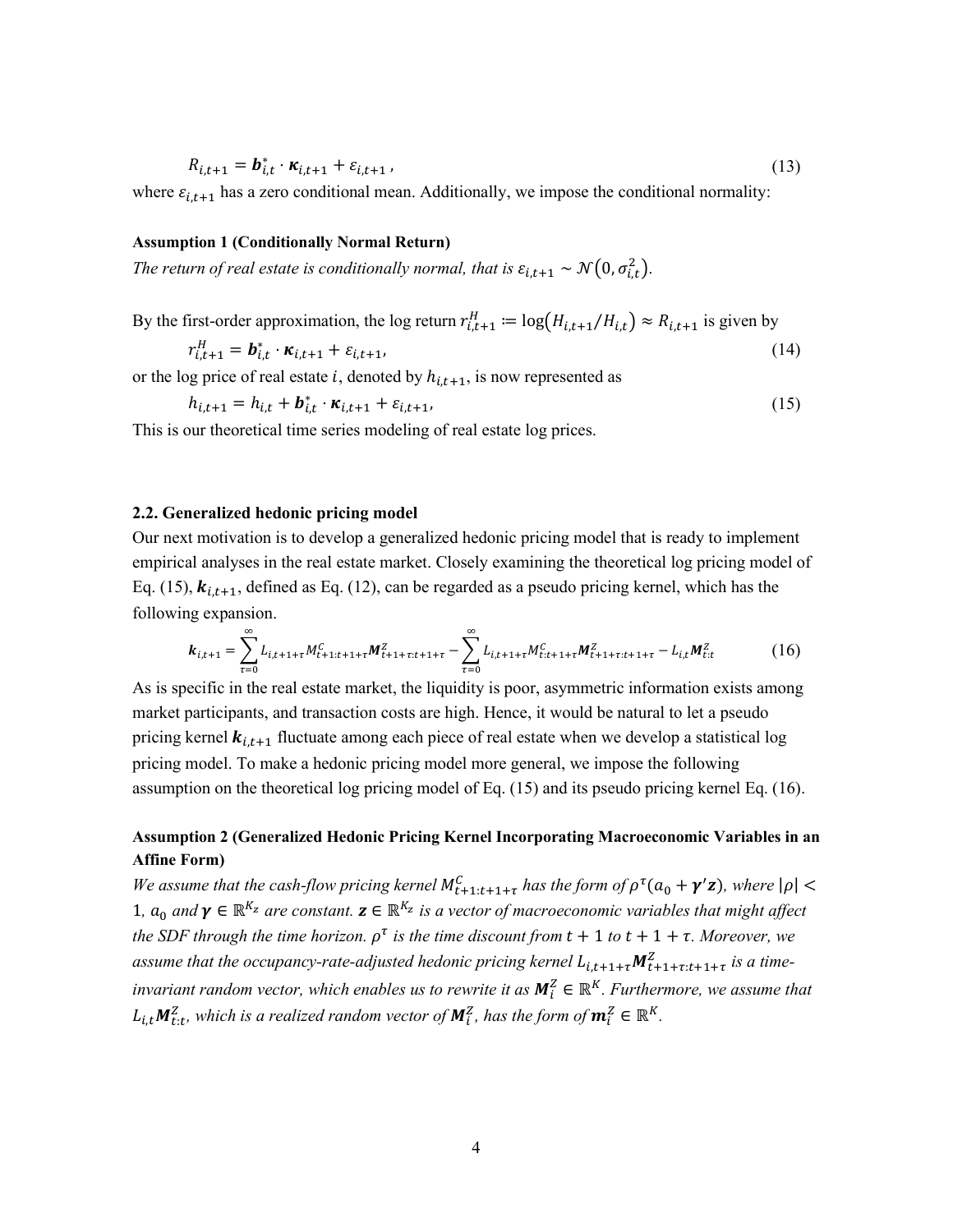This assumption of representing the cash-flow pricing kernel by an affine function of macroeconomic variables is frequently imposed in the macro-finance literature (Ang and Piazzesi, 2003). In conjunction with [Assumption 2,](#page-5-2) Eq. [\(16\)](#page-5-1) reduces to

$$
\boldsymbol{k}_{i,t+1} = (a_0 + \boldsymbol{\gamma}' \mathbf{z}) \boldsymbol{M}_i^Z - \boldsymbol{m}_i^Z \tag{17}
$$

In theory,  $M_i^2$  must be homogeneous to any real estate *i* if it serves as a genuine hedonic pricing kernel. In the actual market, however, real estate has some specific features. Every real estate property is unique in the market. Thus, the market price might reflect strong heterogeneity. Furthermore, the transaction is illiquid, information is asymmetric, and large transaction costs are incurred. The above insight leads us to assume that  $M_i^2$  would randomly fluctuate around its expected value that is homogeneous to every real estate. We then identify the hedonic pricing kernel as  $M_i^2 = \beta + \nu_i$ , where  $\beta \in \mathbb{R}^K$  is the expected value of  $M_i^2$  and  $\nu_i \in \mathbb{R}^K$  is a random vector with a zero mean. We also assume that  $m_i^2$ , which is a realization of  $M_i^2$ , takes the same  $\beta$ . Thus, we have the representation of  $k_{i,t+1}$  as follows:

<span id="page-6-0"></span>
$$
\mathbf{k}_{i,t+1} = (a + \gamma' \mathbf{z})\boldsymbol{\beta} + (a_0 + \gamma' \mathbf{z})\mathbf{v}_i
$$
\n(18)

where  $a := a_0 - 1$ . Inserting Eq. [\(18\)](#page-6-0) into Eq. [\(15\),](#page-5-0) which is theoretical time series modeling of real estate log prices, we have

<span id="page-6-1"></span>
$$
h_{i,t+1} = h_{i,t} + \boldsymbol{b}_{i,t}^* \{ (a + \boldsymbol{\gamma}' \boldsymbol{z}) \boldsymbol{\beta} + (a_0 + \boldsymbol{\gamma}' \boldsymbol{z}) \boldsymbol{v}_i \} + \varepsilon_{i,t+1}
$$
(19)

This is a generalized version of our hedonic pricing model, which we call "generalized hedonic pricing model."

On the basis of a generalized hedonic pricing model of Eq. [\(19\),](#page-6-1) we proceed to propose a simple version that is ready to be applied for in the Japanese housing market. Here, we address a question of how to define real estate *i*. The difficulty is that we cannot frequently observe the price and attributes for each individual property. Thus, we categorize properties into plausible sets to identify real estate *i*. To this end, we introduce a stratum  $i \in \mathcal{I}$  in our analysis. For example, if we take a set  $\hat{J}$  as prefectures in Japan, a stratum i could be Tokyo. Then, we can drop off the subscript of time and rewrite the variables as follows:

$$
h_{i,t+1} \rightarrow y_i
$$
  
\n
$$
h_{i,t} \rightarrow \bar{y}_i
$$
  
\n
$$
b_{i,t}^* \rightarrow x_i = (x_i^{(0)} \ x_i^{(1)} \cdots x_i^{(K)})
$$
  
\n
$$
a + \gamma'z \rightarrow \gamma'z
$$
  
\n
$$
\beta \rightarrow \beta = (\beta^{(0)} \ \beta^{(1)} \cdots \beta^{(K)})'
$$
  
\n
$$
a_0 + \gamma'z \rightarrow \gamma'z
$$
  
\n
$$
v_i \rightarrow v_i = (v_i^{(0)} \ x_i^{(1)} \cdots x_i^{(K)})'
$$
\n(20)

where we let constants of  $a$ ,  $a_0$  equal zeros. Then, we have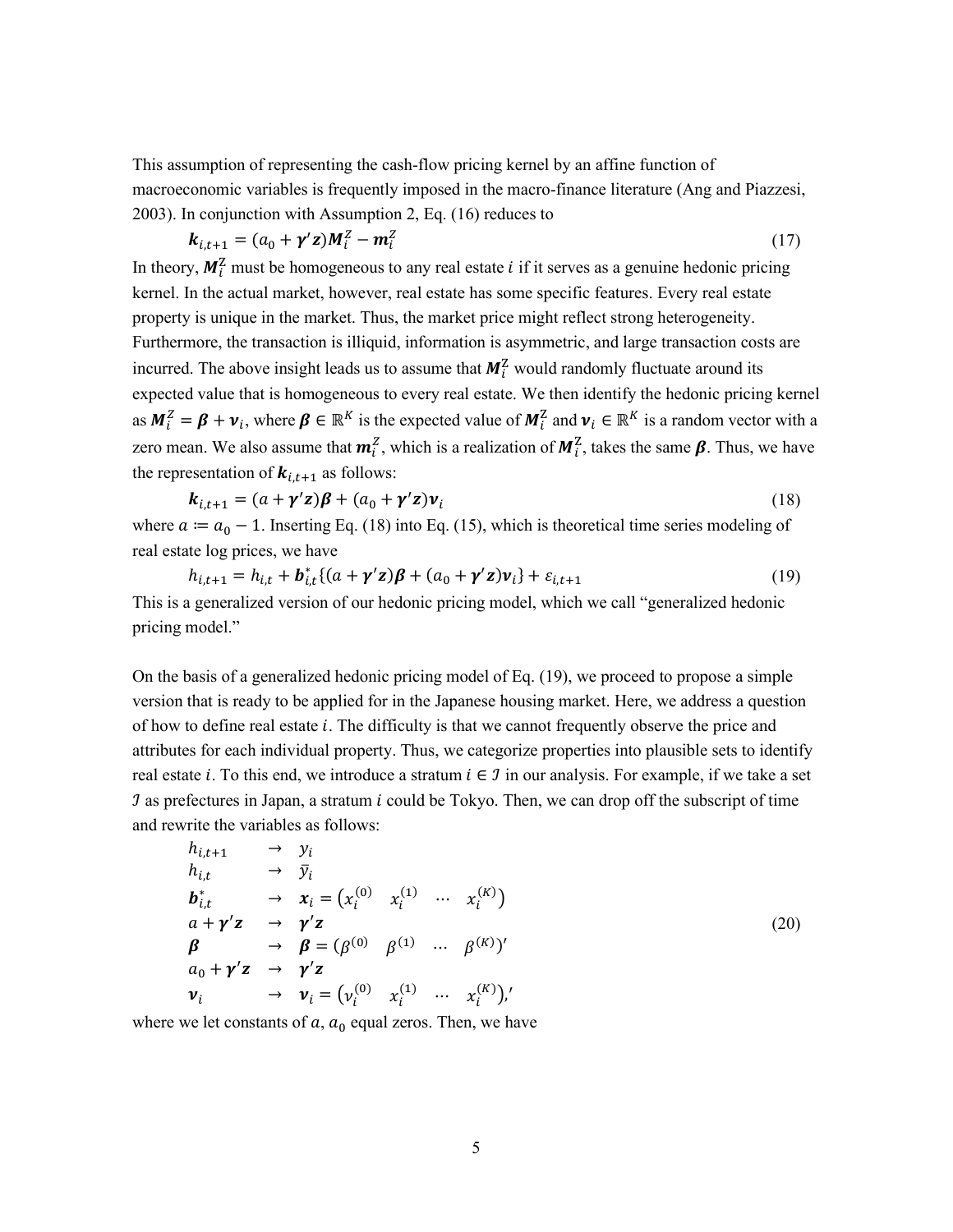<span id="page-7-0"></span>
$$
y_i = \bar{y}_i + \sum_{k=0}^{K} x_i^{(k)} \gamma' \mathbf{z} \left( \beta^{(k)} + v_i^{(k)} \right) + \varepsilon_i
$$
  
=  $\bar{y}_i + \left( \beta^{(0)} + v_i^{(0)} \right) \sum_{j=1}^{K_z} \gamma^{(j)} z^{(j)} + \sum_{k=1}^{K} x_i^{(k)} \left( \beta^{(k)} + v_i^{(k)} \right) + \varepsilon_i,$  (21)

where in the last equation, we further impose the following assumption:

$$
x_i^{(0)} = 1
$$
  
\n
$$
x_i^{(k)} \gamma' \mathbf{z} = x_i^{(k)} (k = 1, \cdots, K),
$$
\n(22)

We would like to remark that this version of our generalized hedonic pricing model, Eq[. \(21\),](#page-7-0) can be regarded as a typical mixed effects model, if we assume that  $v_i^{(.)}$  is normal. The mixed effects model has been well-developed in statistics literature (Fitzmaurice et al. 2004 and McCulloch et al. 2008). Thus, we can easily estimate our generalized hedonic pricing model of Eq. [\(21\)](#page-7-0) by the MIXED procedure in SAS (Littell et al. 2006).

To have a simple version of the generalized hedonic pricing model of Eq. [\(21\),](#page-7-0) we let  $v_i^{(k)} =$  $0$   $(k = 0, ..., K)$  and  $\beta^{(0)} \cdot \gamma^{(j)} = \tilde{\gamma}^{(j)}$ . For real estate *m* categorized into stratum *i*, we regress the log price  $y_{i,m}$  on the attribute variables  $x_{i,m}^{(k)}$  and macroeconomic variables  $z^{(j)}$ .

(Generalized Hedonic Pricing Model)

$$
y_{i,m} = \bar{y}_i + \sum_{k=1}^{K} \beta^{(k)} x_{i,m}^{(k)} + \sum_{j=1}^{K_z} \tilde{\gamma}^{(j)} z^{(j)} + \varepsilon_{i,m}
$$
 (23)

If we omit the macroeconomic variables  $z^{(j)}$ , the above model reduces to the conventional hedonic regression.

(Conventional Hedonic Pricing Model)

<span id="page-7-1"></span>
$$
y_{i,m} = \bar{y}_i + \sum_{k=1}^{K} \beta^{(k)} x_{i,m}^{(k)} + \varepsilon_{i,m}
$$
 (24)

#### **3. An Empirical Analysis of the Japanese Housing Market**

With a generalized hedonic pricing model developed in the previous section, we conduct an empirical analysis to show evidence that there was a structural break at which the BOJ has started the Quantitative and Qualitative Monetary Easing (QQE) and after that long term interest rates have been negatively correlated with house prices.

To this end, our empirical analysis comprises two regressions: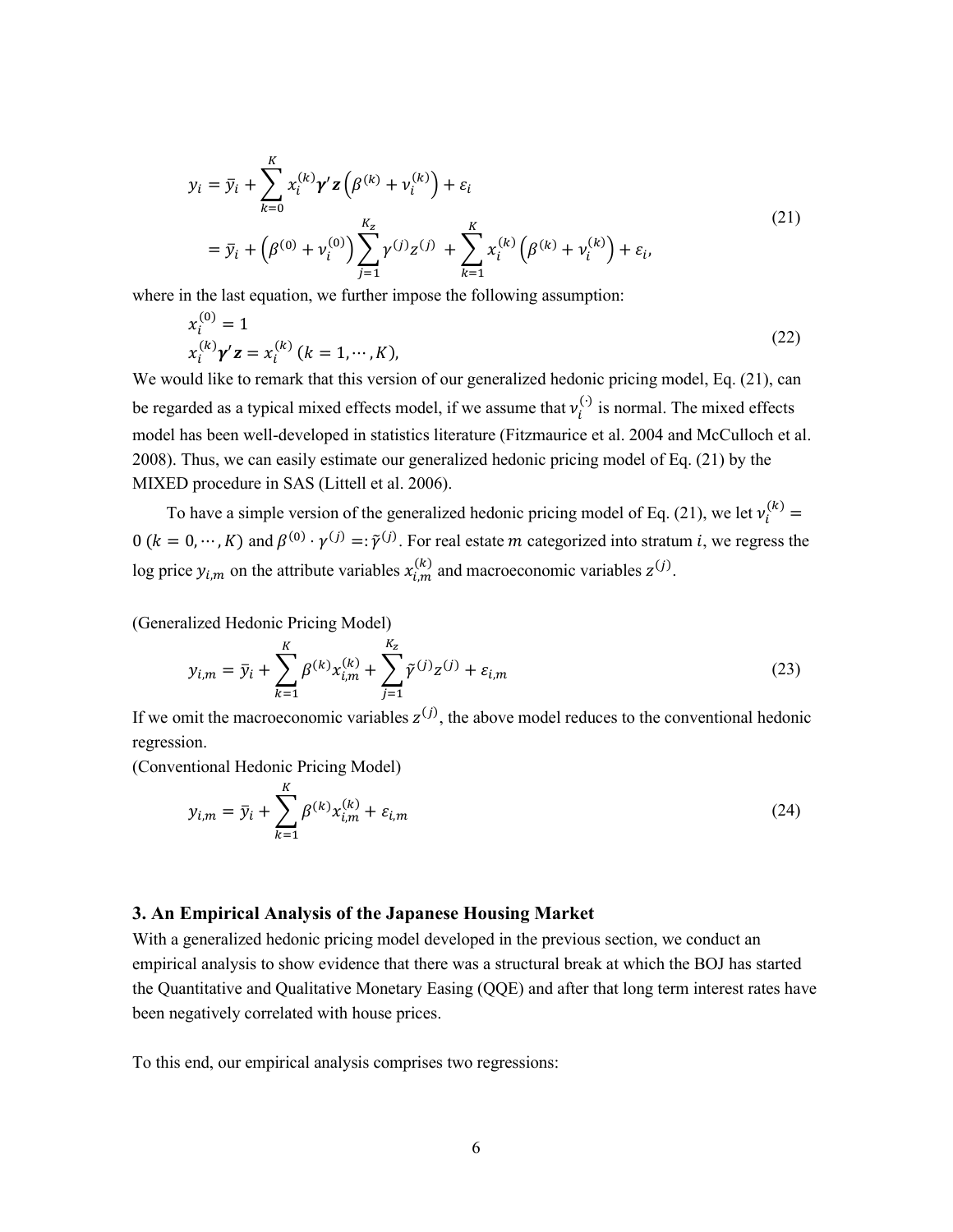*First Stage Regression:* For a paired data set of house prices and 46 hedonic variables across all areas of Japan, we employ a conventional hedonic regression model to select the primary five hedonic variables that contribute beyond 90% in R-squares for all the area. Then, by clustering the paired data set into each of 47 prefectures in Japan, we regress house prices on five hedonic variables year-on-year. We then reveal the existence of a time-varying intercept that seems to be correlated with the interest rate behavior.

*Second Stage Regression:* We regress the residuals of log prices in the first stage regression on JGB interest rates with different maturities. We show evidence that low interest rates under the BOJ monetary policy increase Japanese house prices.

In this section, we first outline the dataset and the models. We then present the result for each of two regressions, followed by the interpretations.

#### **3.1. Data**

#### *Data for preliminary and first stage regressions*

To estimate the conventional hedonic pricing model, we use a paired data set that comprises transaction log prices of the property and its hedonic attributes. While the former serves as the dependent variable, the latter the independent variables. The paired data used in our empirical analyses are obtained from the Japanese Ministry of Land, Infrastructure, Transport and Tourism. This database compiles and discloses the transaction prices and attributes for each of residential properties that were traded in each quarter. Residential properties are categorized into two types: single family homes and apartments. We conduct analyses on the latter, the apartment market, as apartments are much more liquid than single family homes in Japan. Categories of hedonic attributes employed by the Japanese Ministry of Land, Infrastructure, Transport and Tourism are as follows: total floor area  $(m^2)$ , age (year), nearest station in distance (min.), maximus building coverage ratio (%), maximus floor-area ratio (%), layout, building structure, building use, purpose of use in the future, and city planning. From these categories, we incorporate as many different types of attributes as possible, such as layout, maximum floor-area ratio and so on, that are available in our dataset. These are regarded as hedonic variables in our analyses.

#### *Data for second stage regression*

To estimate the generalized hedonic pricing models, we also employ exogenous interest rates; that is, yields to maturity of Japanese government bonds (JGB) with different types of maturities. These are obtained from Bloomberg as shown in the right panel of [Table 2.](#page-14-0)

#### *Data summary*

The dataset in our study is defined as transaction log prices, hedonic variables and exogenous interest rates. Our dataset spreads over the periods on a quarterly basis from the first quarter of 2006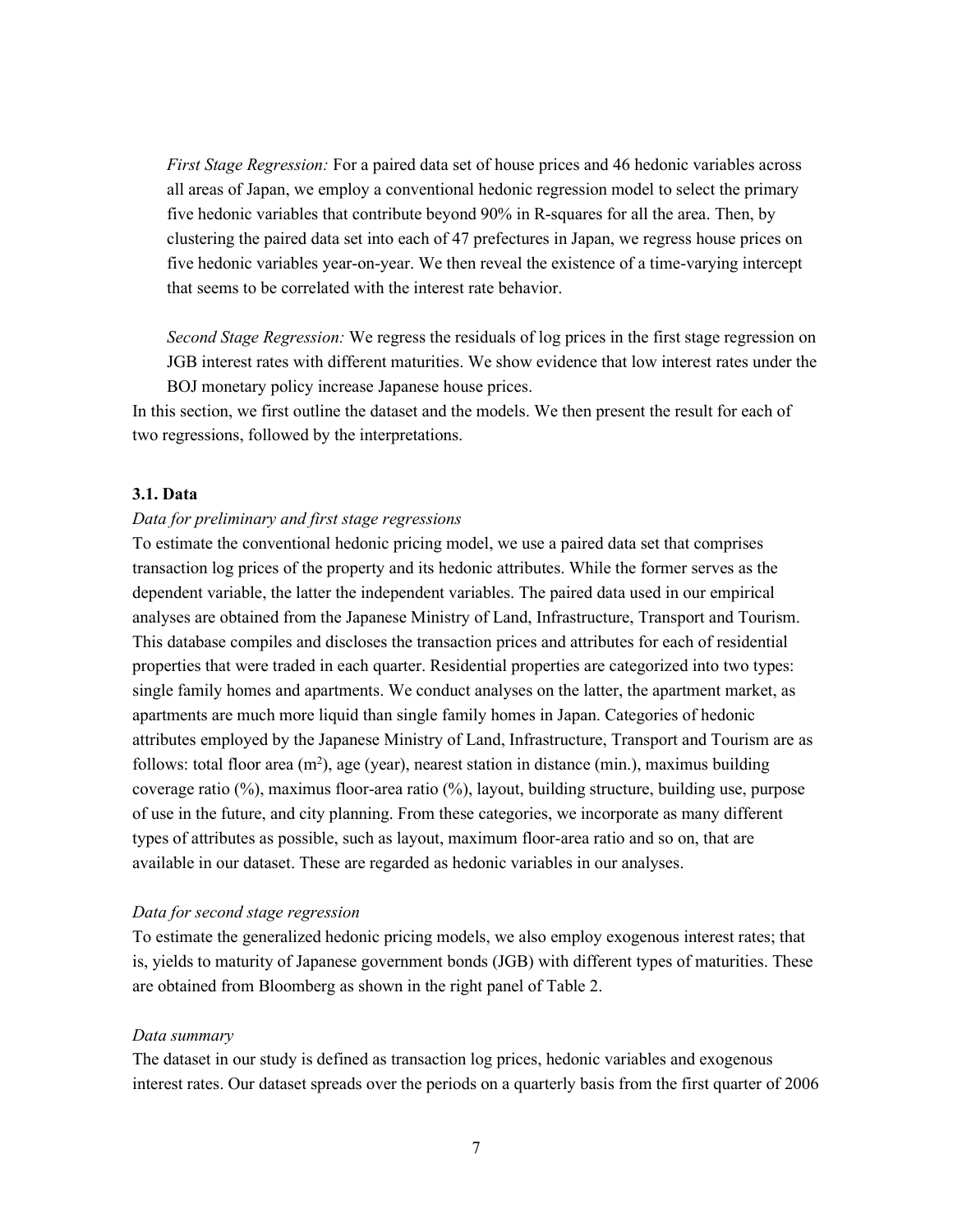to the third quarter of 2015, which is 39 quarters in total. The data used in our analysis comes from 395,787 apartments.

# **3.2. First Stage Regression: Identify the primary five hedonic variables**

We first regress log prices of Japanese apartments on hedonic variables alone. On the basis of a conventional hedonic pricing model of Eq. [\(24\),](#page-7-1) we introduce some plausible sets which the real estate stratum *i* belongs to. The first one is a set of 39 quarterly points in time  $T \coloneqq$  ${10,2006, \dots, 30,2015}$ . The second is a set of prefectures,  $\mathcal{L} := \{Hokkaido, \dots, Tokyo, \dots\}$ Okinawa} that identifies the location of each property. We then define the product set  $\mathcal{J} = \mathcal{T} \times \mathcal{L}$ . Either set  $T$  or  $T$  will be a candidate for defining the real estate stratum; that is, we estimate the model for each stratum  $t \in \mathcal{T}$  and  $j \in \mathcal{J}$ . With these definitions, we estimated two models in the Japanese apartment market as follows:

(1) Conventional Hedonic Pricing Model with Time-Varying Intercept

<span id="page-9-0"></span>
$$
y = \bar{y}_t + \sum_{k=1}^{K} \beta^{(k)} x^{(k)} + \varepsilon
$$
\n(25)

Where the real estate stratum t belongs to the set of quarterly points in time  $t \in \mathcal{T}$  and the second,

(2) Conventional Hedonic Pricing Models with Time × Location-Varying Intercept

$$
y = \bar{y}_j + \sum_{k=1}^{K} \beta^{(k)} x^{(k)} + \varepsilon
$$
\n(26)

where the real estate stratum  $\dot{\jmath}$  belongs to the product set of quarterly points in time and prefectures, i.e.,  $j \in \mathcal{J}$ .

We conduct preliminary analyses from two aspects: the dynamics of log price level and the regional clusters in log price level. We elaborate on each result to provide the direction of further analyses.

# **Dynamics of log price level**

We used the entire dataset to estimate the conventional hedonic pricing model with time-varying intercepts of Eq. [\(25\).](#page-9-0) The time-varying intercept of the model can be interpreted as the log price level that will fluctuate over time. In [Figure 1,](#page-12-0) we show log price levels in solid lines. For comparison, dashed lines show the yield to maturity of Japanese Government 10-year bonds (JGB 10-year yield).

[Figure 1](#page-12-0) gives us some insights on log price levels. Since 2006, the log price level has been descending with a large drop in 2008 due to the financial crisis. Since then, the market shows a cyclical pattern until the first quarter of 2011. After the Great East Japan Earthquake in March 2011, the market has started to decrease again. When Abenomics started in December 2012, the market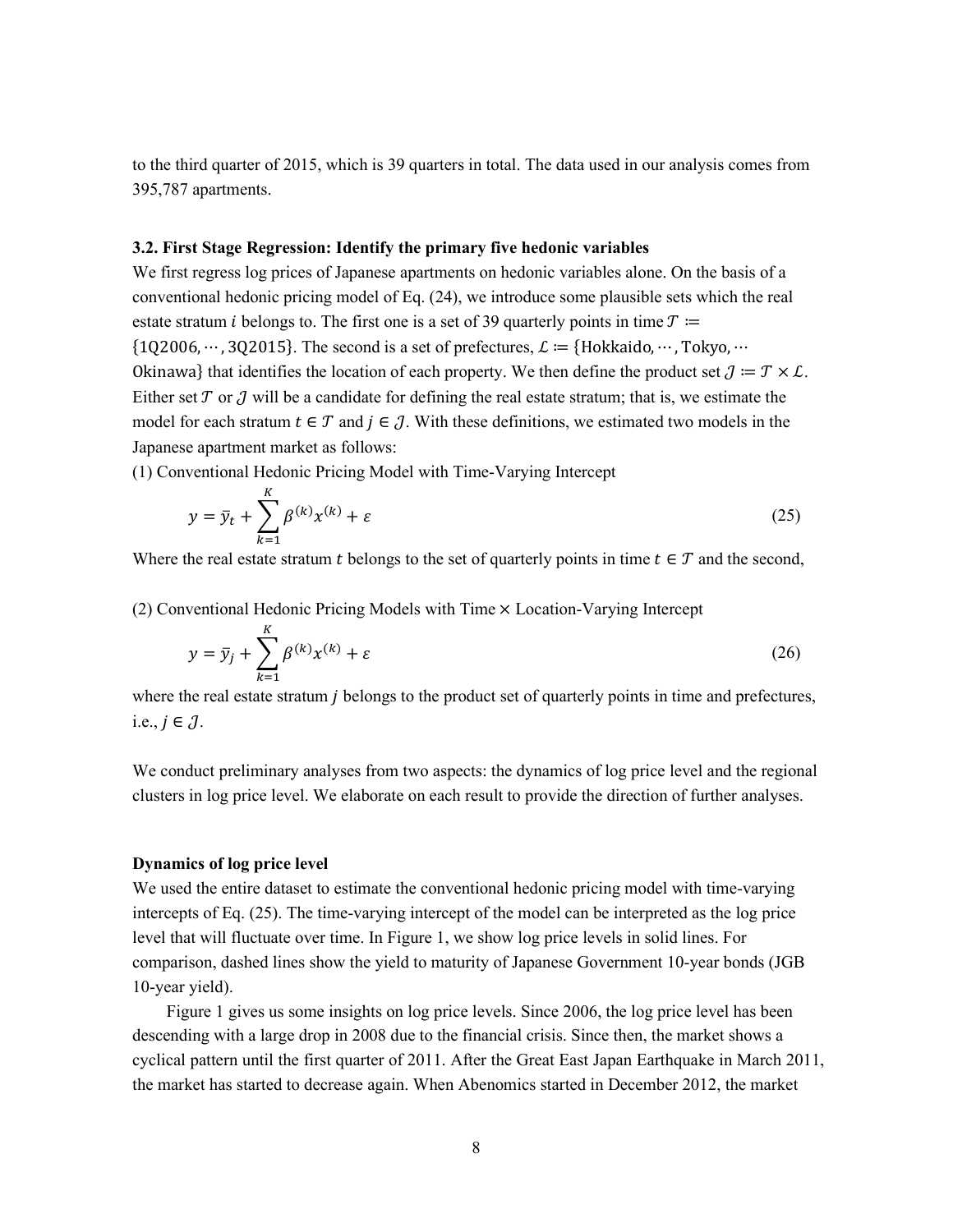quickly recovered. Basically, the repeatedly implemented QQE conducted by the Bank of Japan, as shown in the downtrend of the JGB 10-year yield, has been successful in raising the log price level of real estate.

The above discussion leads us to the possibility that the information about macroeconomic variables, such as the JGB 10-year yield, might still remain in the time-varying intercept. Hence, this finding motivates us to incorporate macroeconomic variables such as interest rates with hedonic variables appropriately controlled.

#### **Regional clusters in log price levels**

In [Figure 2,](#page-12-1) we show log price levels for some selected prefectures. We ranked prefectures according to the log price level in the apartment market. We then charted the top three prefectures of Tokyo, Kanagawa, and Kyoto and the bottom three of Yamaguchi, Hokkaido, and Kagawa. The top three prefectures are located in the capital of Japan or they are popular tourist areas.

Furthermore, the log price level remains stable along time horizon for these prefectures. On the flip side, the bottom three prefectures are located in the rural areas of Japan. The log price level seems to be volatile for these prefectures. In sum, the adequately modeled random intercepts enable us to clarify the regional clusters in the log price level.

The above insight leads us to the estimation that it would be better off to estimate our models on the plausible region basis. Hence, in conjunction with the findings so far, we can estimate the generalized hedonic pricing model that incorporates macroeconomic variables, such as interest rate, for each of the plausible regions in Japan.

#### **Identify the Primary Five Hedonic Variables**

We estimate the conventional hedonic pricing model by employing the entire dataset.

$$
y = \alpha + \sum_{k=1}^{K} \beta^{(k)} x^{(k)} + \varepsilon
$$
 (27)

This is the model of Eq. [\(24\)](#page-7-1) in which we replace the random intercept  $\bar{y}_i$  with a fixed intercept  $\alpha$ . The purpose is to select the primary determinants of Japanese apartment prices. Out of 64 hedonic variables available in our data set, we first identified the top 40 that are chosen by stepwise regressions by using the entire data set.

By employing a conventional hedonic pricing model with time-varying intercept of Eq. [\(25\)](#page-9-0) for each area in Japan, we then conducted regressions with the chosen 40 variables to verify each of P-values and contributions in R-squares. We finally selected the top five hedonic variables that contributed beyond 90% in R-squares for all the area. [Table 1](#page-13-0) indicates the top five variables in terms of the R-square contribution for each prefecture in Japan. We verify that these five hedonic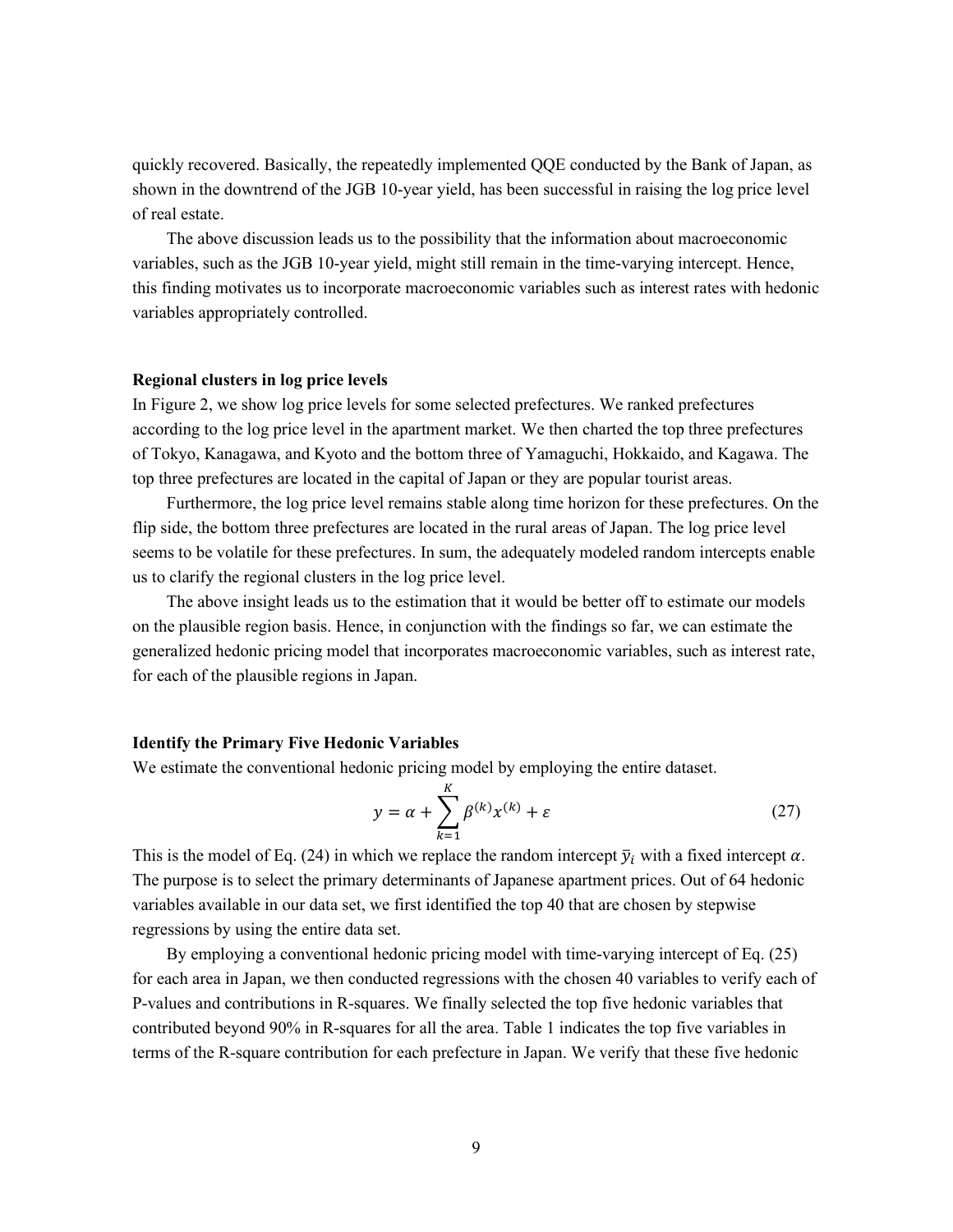variables contribute 73.8% in average to explain Japanese apartment prices. We summarize the identified primary hedonic variables in [Table 2.](#page-14-0)

In the following analysis, we will focus on the Tokyo apartment market which is the top prefecture in log price levels. We regress Tokyo house prices on the primary five hedonic variables year-on-year[. Table 3](#page-14-1) shows the estimation result. We verify that all five hedonic variables are significant every year. On the other hand, we reveal the existence of a time-varying intercept that seems to be correlated with the interest rate behavior. Hence we proceed to explore its determinants in the next subsection.

# **3.3. Second State Regression: Effect of Low Interest Rates**

We regress the residual of log prices on the JGB interest rates with different maturities. The residual is defined as the difference in log prices between observation and estimation. The latter log prices are estimated in the first stage regression. [Table 4](#page-15-0) shows the estimation results for both periods prior and posterior to QQE introduced in the early 2013.

As shown in [Table 4,](#page-15-0) our findings are two folds: As for the coefficients of JGB interest rates with different maturities, while they are positive before QQE, they turns to be negative afterwards. The result asserts that the lower interest rates BOJ leads the JGB to, the higher the Japanese house price becomes. Moreover, the result is robust to the different kinds of maturities from the short to the long, and also to the difference in long and short maturities.

To show clear evidence, we conduct the Chow test to verify that there was a structural break when QQE was introduced in the early 2013. We show the result in the right most column of [Table](#page-15-0)  [4](#page-15-0) to verify that the structural break have occurred at the introduction of QQE.

### **4. Conclusion**

In this study, we developed a generalized hedonic pricing model that incorporates hedonic variables of real estate as well as interest rates in an affine form. We then conducted an empirical analysis to show evidence that after the introduction of QQE in the early 2013, long-term interest rates have been negatively correlated with house prices.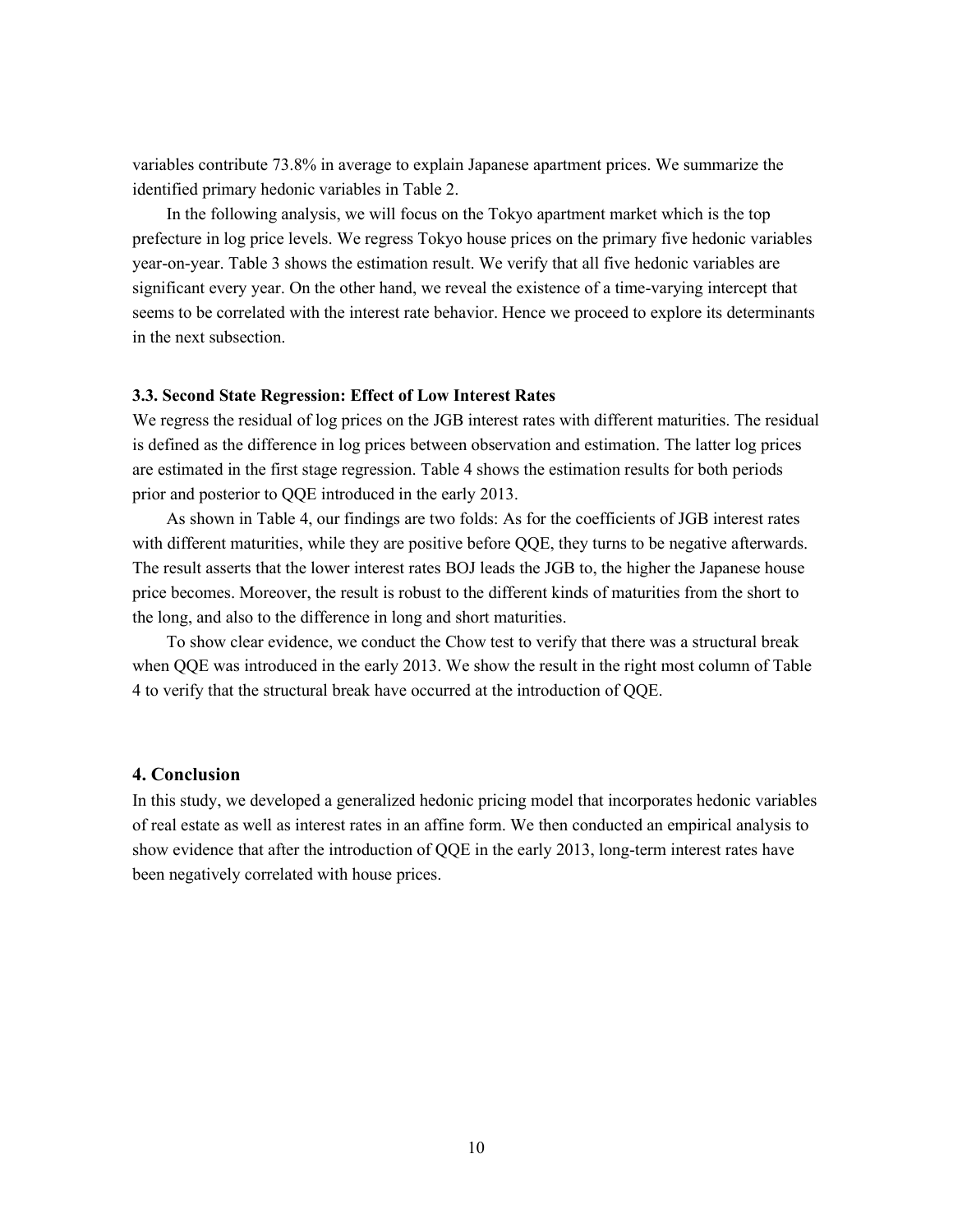

<span id="page-12-0"></span>**Figure 1: Time-varying Log Price Level of Japanese Apartments and JGB 10-year Interest Rates**

<span id="page-12-1"></span>**Figure 2: Estimated Apartment Log Price Level for the Top and Bottom Three Prefectures**

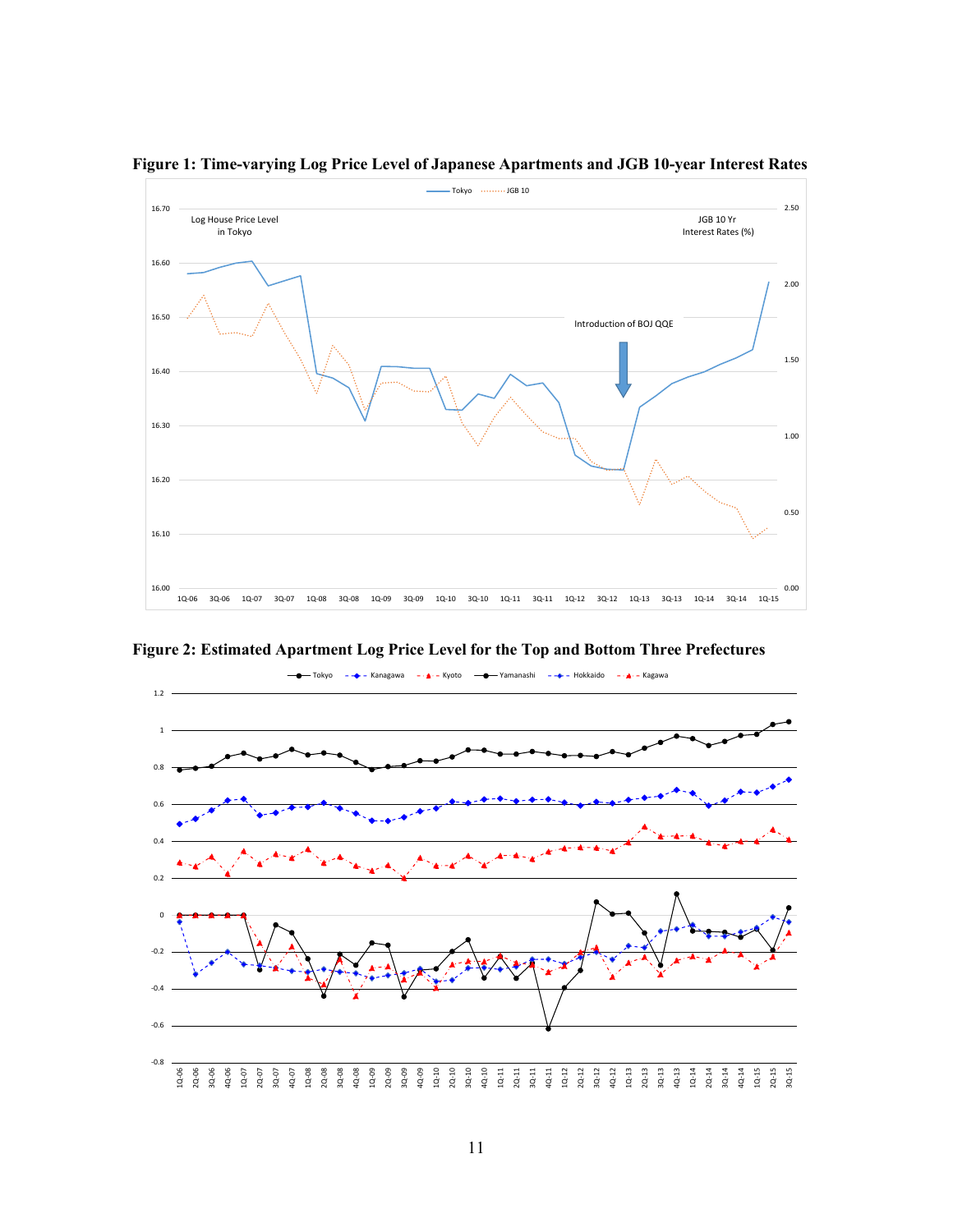<span id="page-13-0"></span>**Table 1: Primary Five Hedonic Variables and Cumulative Contribution in** 

|           |         |           | Contribution in R <sup>2</sup> |                   |          |        |                         |       |  |
|-----------|---------|-----------|--------------------------------|-------------------|----------|--------|-------------------------|-------|--|
|           |         |           |                                |                   | Distance |        |                         |       |  |
|           | AIC     | $\rm R^2$ | Age                            | Floor Area        | from     |        | Maximus                 |       |  |
|           |         |           | (Year)                         | (m <sup>2</sup> ) | Station  | Layout | Floor-area<br>Ratio (%) | Total |  |
|           |         |           |                                |                   | (min.)   |        |                         |       |  |
| All       | 599,797 | 52.4%     | 53.2%                          | 25.6%             | 7.8%     | 3.2%   | 2.3%                    | 92.1% |  |
| Hokkaido  | 12,893  | 76.5%     | 71.7%                          | 19.8%             | 3.2%     | 2.1%   | 1.1%                    | 97.8% |  |
| Aomori    | 311     | 83.6%     | 71.7%                          | 19.8%             | 3.2%     | 2.1%   | 1.1%                    | 97.8% |  |
| Iwate     | 885     | 73.8%     | 56.1%                          | 28.0%             | 4.6%     | 3.5%   | 3.0%                    | 95.1% |  |
| Miyagi    | 6,401   | 67.6%     | 56.8%                          | 22.3%             | 8.1%     | 4.1%   | 4.6%                    | 95.9% |  |
| Akita     | 348     | 88.3%     | 81.9%                          | 10.5%             | 4.1%     | 1.3%   | 0.7%                    | 98.5% |  |
| Yamagata  | 471     | 56.7%     | 56.1%                          | 26.3%             |          |        |                         | 82.4% |  |
| Fukushima | 1,312   | 75.2%     | 63.7%                          | 26.2%             | 5.1%     | 1.1%   | 1.2%                    | 97.3% |  |
| Ibaraki   | 2,362   | 72.9%     | 78.0%                          | 10.8%             | 4.3%     | 1.7%   | 1.5%                    | 96.4% |  |
| Tochigi   | 1,204   | 83.2%     | 74.5%                          | 21.4%             | 0.8%     | 0.6%   | 0.7%                    | 97.9% |  |
| Gunma     | 984     | 81.5%     | 72.5%                          | 12.9%             | 5.5%     | 6.9%   | 0.6%                    | 98.4% |  |
| Saitama   | 29,165  | 61.2%     | 64.8%                          | 20.7%             | 5.2%     | 3.7%   | 1.1%                    | 95.5% |  |
| Chiba     | 26,131  | 60.7%     | 68.7%                          | 18.1%             | 6.0%     | 1.7%   | 1.7%                    | 96.3% |  |
| Tokyo     | 118,792 | 64.5%     | 58.9%                          | 25.2%             | 4.6%     | 5.3%   | 1.2%                    | 95.2% |  |
| Kanagawa  | 61,440  | 66.7%     | 54.7%                          | 31.9%             | 4.9%     | 4.3%   | 1.6%                    | 97.3% |  |
| Niigata   | 2,520   | 70.9%     | 67.5%                          | 28.5%             | 0.9%     | 1.0%   | 0.8%                    | 98.8% |  |
| Toyama    | 454     | 83.2%     | 67.7%                          | 29.6%             | 0.8%     |        |                         | 98.1% |  |
| Ishikawa  | 974     | 85.7%     | 76.4%                          | 15.3%             | 4.0%     | 1.7%   | 0.7%                    | 98.2% |  |
| Fukui     | 396     | 86.2%     | 78.0%                          | 17.9%             | 1.9%     | 0.7%   |                         | 98.5% |  |
| Yamanashi | 388     | 89.5%     | 88.3%                          | 5.8%              | 2.0%     | 1.2%   | 0.4%                    | 97.6% |  |
| Nagano    | 1,051   | 64.7%     | 67.5%                          | 13.5%             | 4.9%     | 2.5%   | 2.2%                    | 90.5% |  |
| Gifu      | 548     | 75.5%     | 57.0%                          | 29.1%             | 4.6%     | 4.4%   | 1.5%                    | 96.7% |  |
| Shizuoka  | 4,557   | 74.6%     | 65.9%                          | 19.4%             | 6.8%     | 2.8%   | 1.5%                    | 96.5% |  |
| Aichi     | 17,889  | 69.4%     | 59.5%                          | 28.7%             | 3.7%     | 2.1%   | 1.5%                    | 95.6% |  |
| Mie       | 1,236   | 61.2%     | 80.7%                          | 8.9%              | 2.7%     | 2.4%   | 1.6%                    | 96.2% |  |
| Shiga     | 1,574   | 61.5%     | 54.6%                          | 20.1%             | 8.2%     | 9.4%   | 2.8%                    | 95.1% |  |
| Kyoto     | 9,674   | 66.5%     | 45.7%                          | 40.6%             | 4.8%     | 3.9%   | 1.4%                    | 96.5% |  |
| Osaka     | 46,094  | 61.6%     | 53.6%                          | 35.0%             | 3.0%     | 2.1%   | 2.4%                    | 96.2% |  |
| Hyogo     | 31,772  | 55.8%     | 61.9%                          | 25.3%             | 4.3%     | 4.4%   | 1.1%                    | 96.9% |  |
| Nara      | 2,764   | 62.6%     | 78.9%                          | 6.5%              | 3.4%     | 3.1%   | 2.2%                    | 94.2% |  |
| Wakayama  | 319     | 80.7%     | 78.1%                          | 14.8%             | 2.5%     | 1.7%   | 0.5%                    | 97.6% |  |
| Tottori   | 274     | 87.7%     | 83.8%                          | 11.5%             | 1.0%     | 0.6%   | 0.6%                    | 97.5% |  |
| Shimane   | 106     | 59.6%     | 62.7%                          | 18.6%             | 7.2%     | 2.5%   | 2.2%                    | 93.2% |  |
| Okayama   | 1,340   | 79.7%     | 74.6%                          | 14.6%             | 4.7%     | 1.9%   | 1.4%                    | 97.2% |  |
| Hiroshima | 3,057   | 75.0%     | 67.8%                          | 23.5%             | 3.8%     | 1.9%   | 1.3%                    | 98.3% |  |
| Yamaguchi | 1,032   | 73.1%     | 59.4%                          | 29.6%             | 5.2%     | 0.9%   | 1.0%                    | 96.1% |  |
| Tokushima | 458     | 76.1%     | 69.6%                          | 16.5%             | 6.4%     | 1.4%   | 1.3%                    | 95.3% |  |
| Kagawa    | 875     | 83.3%     | 67.7%                          | 26.6%             | 1.8%     | 1.5%   | 0.9%                    | 98.4% |  |
| Ehime     | 779     | 87.0%     | 72.6%                          | 21.9%             | 1.5%     | 1.4%   | 0.9%                    | 98.4% |  |
| Kochi     | 290     | 78.8%     | 76.6%                          | 15.0%             | 2.2%     | 2.6%   | 1.4%                    | 97.8% |  |
| Fukuoka   | 21,590  | 68.6%     | 56.5%                          | 34.5%             | 2.2%     | 2.2%   | 1.8%                    | 97.3% |  |
| Saga      | 374     | 70.2%     | 61.6%                          | 17.7%             | 9.7%     | 2.8%   | 2.1%                    | 93.9% |  |
| Nagasaki  | 611     | 66.6%     | 62.6%                          | 9.6%              | 10.0%    | 5.6%   | 2.1%                    | 89.9% |  |
| Kumamoto  | 1,200   | 83.4%     | 77.3%                          | 10.1%             | 5.4%     | 2.2%   | 1.0%                    | 96.0% |  |
| Oita      | 1,740   | 76.8%     | 77.8%                          | 12.4%             | 3.2%     | 3.3%   | 0.8%                    | 97.4% |  |
| Miyazaki  | 654     | 82.8%     | 89.0%                          | 5.2%              | 3.5%     | 0.3%   |                         | 98.1% |  |
| Kagoshima | 829     | 81.6%     | 70.9%                          | 15.8%             | 9.6%     | 1.1%   | 1.1%                    | 98.5% |  |
| Okinawa   | 453     | 76.9%     | 71.9%                          | 21.6%             | 3.1%     | 1.8%   |                         | 98.3% |  |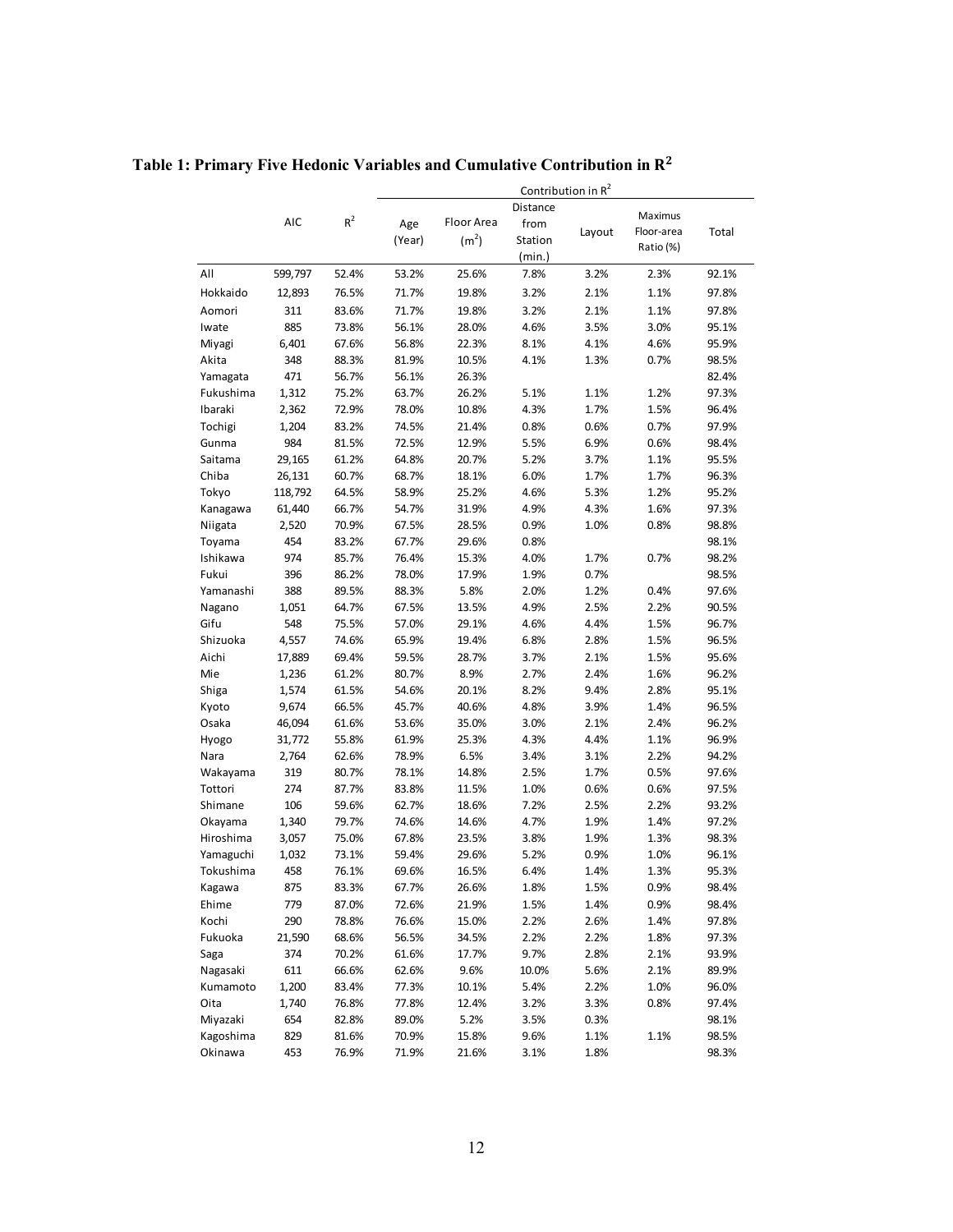|                  | <b>Primary Five Hedonic Variables</b> | <b>Exogenous Interest Rates</b>    |
|------------------|---------------------------------------|------------------------------------|
| Independent      | 1) Age (Year)                         | Japan Govt. Bond 1 Year Yield      |
| <b>Variables</b> | 2) Total floor area $(m^2)$           | Japan Govt. Bond 5 Year Yield      |
|                  | 3) Nearest station: Distance (min.)   | Japan Govt. Bond 10 Year Yield     |
|                  | 4) Layout                             | Japan Govt. Bond 30 Year Yield     |
|                  | 5) Maximus Floor-area Ratio (%)       | Difference of 10 and 1 Year Yields |

<span id="page-14-0"></span>**Table 2: Selected Hedonic and Exogenous Interest Rates**

<span id="page-14-1"></span>**Table 3: First Stage Regression: Estimated Results of the Conventional Hedonic Model**

|                  | 2006         | 2007         | 2008         | 2009         | 2010         | 2011         | 2012         | 2013         | 2014         | 2015         |
|------------------|--------------|--------------|--------------|--------------|--------------|--------------|--------------|--------------|--------------|--------------|
| Intercept        | 16.5999 ***  | 16.5764***   | 16.3088***   | 16.4063***   | 16.3508***   | 16.3428***   | 16.2187***   | 16.3901 ***  | 16.4404***   | 16.5797***   |
|                  | (0.0001)     | (0.0001)     | (0.0001)     | (0.0001)     | (0.0001)     | (0.0001)     | (0.0001)     | (0.0001)     | (0.0001)     | (0.0001)     |
| 1Q               | $-0.0196$    | $0.0270*$    | $0.0874***$  | 0.0034       | $-0.0206*$   | $0.0522***$  | $0.0274***$  | $-0.0558***$ | $-0.0411***$ | $-0.0145$    |
|                  | (0.3086)     | (0.0745)     | (0.0001)     | (0.7826)     | (0.0722)     | (0.0001)     | (0.0077)     | (0.0001)     | (0.0001)     | (0.2398)     |
| 2Q               | $-0.0175$    | $-0.0185$    | $0.0792***$  | 0.0026       | $-0.0218*$   | $0.0311**$   | 0.0073       | $-0.0350***$ | $-0.0271***$ | $-0.0024$    |
|                  | (0.3878)     | (0.1401)     | (0.0001)     | (0.8283)     | (0.0554)     | (0.0126)     | (0.4834)     | (0.0005)     | (0.0073)     | (0.8331)     |
| 3Q               | $-0.0078$    | $-0.0091$    | $0.0613***$  | $-0.0002$    | 0.0079       | $0.0363***$  | 0.0012       | $-0.0122$    | $-0.0149$    | 0            |
|                  | (0.6961)     | (0.4724)     | (0.0001)     | (0.9898)     | (0.4828)     | (0.0030)     | (0.9088)     | (0.2303)     | (0.1377)     |              |
| 4Q               | 0            | $\Omega$     | 0            | $\Omega$     | $\Omega$     | $\Omega$     | 0            | $\Omega$     | $\Omega$     | 0            |
| Age (Year)       | $-0.0267***$ | $-0.0270***$ | $-0.0259***$ | $-0.0268***$ | $-0.0252***$ | $-0.0264***$ | $-0.0246***$ | $-0.0254***$ | $-0.0236***$ | $-0.0235***$ |
|                  | (0.0001)     | (0.0001)     | (0.0001)     | (0.0001)     | (0.0001)     | (0.0001)     | (0.0001)     | (0.0001)     | (0.0001)     | (0.0001)     |
| Total floor area | $0.0114***$  | $0.0098***$  | $0.0116***$  | $0.0124***$  | $0.0151***$  | $0.0108***$  | $0.0165***$  | $0.0145***$  | $0.0161***$  | $0.0132***$  |
| (m2)             | (0.0001)     | (0.0001)     | (0.0001)     | (0.0001)     | (0.0001)     | (0.0001)     | (0.0001)     | (0.0001)     | (0.0001)     | (0.0001)     |
| Nearest station  | $-0.0188***$ | $-0.0162***$ | $-0.0137***$ | $-0.0179***$ | $-0.0204***$ | $-0.0134***$ | $-0.0168***$ | $-0.0175***$ | $-0.0198***$ | $-0.0183***$ |
| Distance (min.)  | (0.0001)     | (0.0001)     | (0.0001)     | (0.0001)     | (0.0001)     | (0.0001)     | (0.0001)     | (0.0001)     | (0.0001)     | (0.0001)     |
| Layout           | $0.2914***$  | $0.4139***$  | $0.4094***$  | $0.3831***$  | $0.3353***$  | $0.5010***$  | $0.2747***$  | $0.3263***$  | $0.2517***$  | $0.3375***$  |
|                  | (0.0001)     | (0.0001)     | (0.0001)     | (0.0001)     | (0.0001)     | (0.0001)     | (0.0001)     | (0.0001)     | (0.0001)     | (0.0001)     |
| Maximus Floor-   | $0.0002***$  | $0.0003***$  | $0.0006***$  | $0.0004***$  | $0.0004***$  | $0.0005***$  | $0.0005***$  | $0.0005***$  | $0.0005***$  | $0.0005***$  |
| area Ratio (%)   | (0.0007)     | (0.0001)     | (0.0001)     | (0.0001)     | (0.0001)     | (0.0001)     | (0.0001)     | (0.0001)     | (0.0001)     | (0.0001)     |
| R <sub>2</sub>   | 59.2%        | 56.5%        | 59.1%        | 59.6%        | 60.9%        | 61.1%        | 67.6%        | 66.7%        | 66.5%        | 61.7%        |
| AIC              | 4,378.7      | 10,591.2     | 13,377.2     | 14,957.8     | 17,984.7     | 15,677.8     | 12,999.0     | 15,552.9     | 13,861.3     | 9,777.3      |